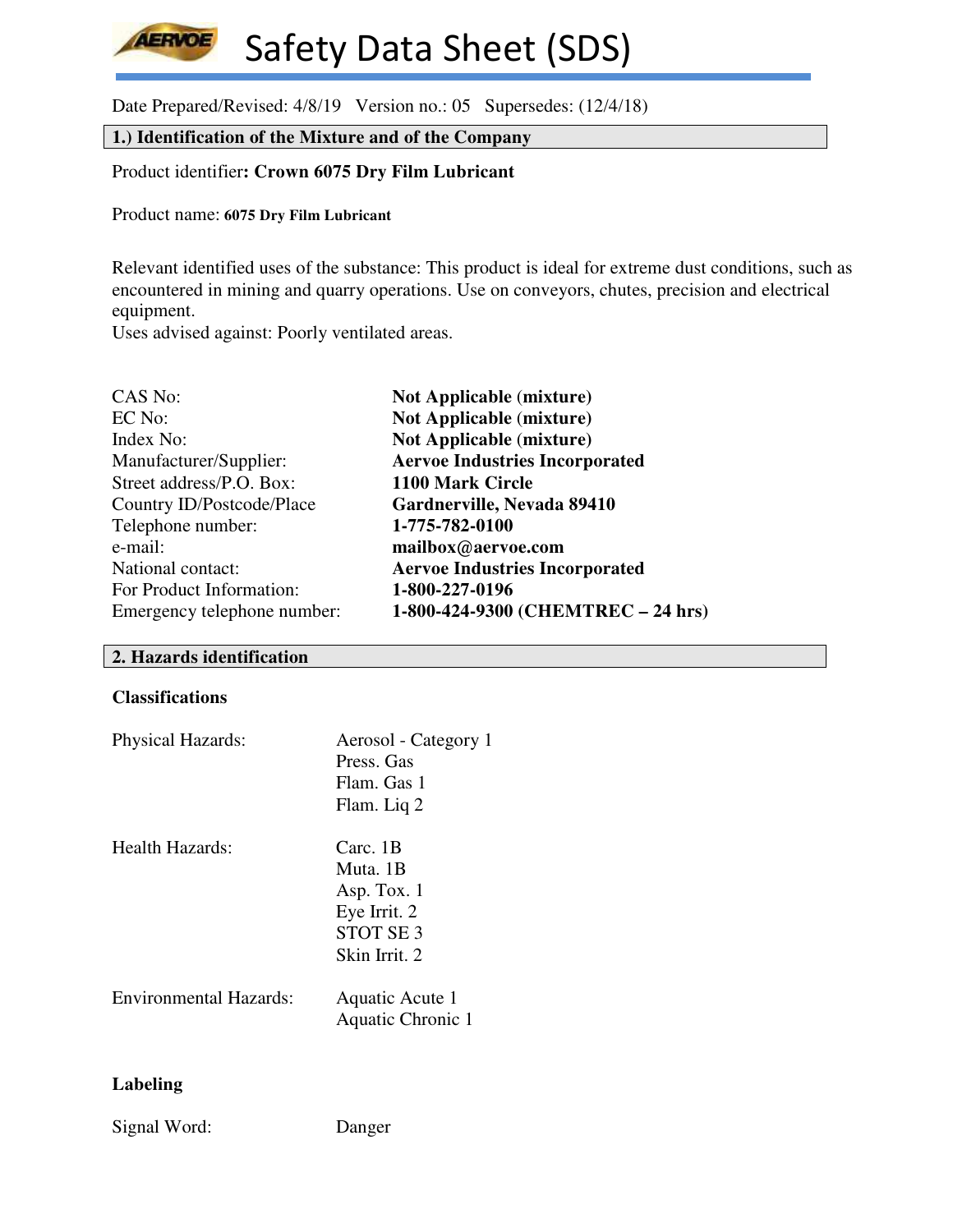**AERVOE** 

Safety Data Sheet (SDS)

# Date Prepared/Revised: 4/8/19 Version no.: 05 Supersedes: (12/4/18)

| <b>Hazard Statements:</b>        | H220 – Extremely flammable gas                                                                                              |  |  |  |  |  |
|----------------------------------|-----------------------------------------------------------------------------------------------------------------------------|--|--|--|--|--|
|                                  | H222 – Extremely flammable aerosol                                                                                          |  |  |  |  |  |
|                                  | H225 – Highly flammable liquid and vapour.                                                                                  |  |  |  |  |  |
|                                  | H229 – Pressurized container: may burst if heated.                                                                          |  |  |  |  |  |
|                                  | H304 - May be fatal if swallowed and enters airways.                                                                        |  |  |  |  |  |
|                                  | $H315$ – Causes skin irritation.                                                                                            |  |  |  |  |  |
|                                  | H319 – Causes serious eye irritation.                                                                                       |  |  |  |  |  |
|                                  | H336 – May cause drowsiness or dizziness.                                                                                   |  |  |  |  |  |
|                                  | H340 – May cause genetic defects                                                                                            |  |  |  |  |  |
|                                  | H350 – May cause cancer                                                                                                     |  |  |  |  |  |
|                                  | $H400 - Very$ toxic to aquatic life.                                                                                        |  |  |  |  |  |
|                                  | H410 – Very toxic to aquatic life with long lasting effects.                                                                |  |  |  |  |  |
| <b>Precautionary Statements:</b> | P101 - If medical advice is needed, have product container or label at hand                                                 |  |  |  |  |  |
|                                  | P102 - Keep out of reach of children                                                                                        |  |  |  |  |  |
|                                  | P103 - Read label before use                                                                                                |  |  |  |  |  |
|                                  | P210 - Keep away from heat/sparks/open flames/hot surfaces - no<br>smoking                                                  |  |  |  |  |  |
|                                  | P211 - Do not spray on an open flame or other ignition source                                                               |  |  |  |  |  |
|                                  | P251 - Pressurized container: Do not pierce or burn, even after use                                                         |  |  |  |  |  |
|                                  | P261 - Avoid breathing dust/fume/gas/mist/vapours/spray                                                                     |  |  |  |  |  |
|                                  | P262 - Do not get in eyes, on skin, or on clothing                                                                          |  |  |  |  |  |
|                                  | P264 - Wash  thoroughly after handling                                                                                      |  |  |  |  |  |
|                                  | P280 - Wear protective gloves/eye protection/face protection                                                                |  |  |  |  |  |
|                                  | P303+P361+P353 - If on skin or hair, remove/takeoff immediately all<br>contaminated clothing. Rinse skin with water/shower. |  |  |  |  |  |
|                                  | P410+P412 - Protect from sunlight. Do not expose to temperatures<br>exceeding $50^{\circ}$ C/122°F                          |  |  |  |  |  |
|                                  | P501 - Dispose of contents/container in accordance with<br>local/regional/national/international regulation                 |  |  |  |  |  |
|                                  |                                                                                                                             |  |  |  |  |  |



Symbols/Pictograms:

## 3. **Composition / Information on Ingredients**

## **Composition**

| Chemical    | Synonyms      | <b>CAS</b> | <b>EINECS</b> | Weight      | <b>Hazard Category</b> | H-Code             |
|-------------|---------------|------------|---------------|-------------|------------------------|--------------------|
|             |               | Number     | Number        | Percent     |                        |                    |
| Acetone     | Propanone     | $67-64-1$  | 200-662-2     | $15 - 40%$  | Flam. Liq. 2           | H <sub>225</sub> , |
|             |               |            |               |             | Eye Irrit. 2           | H319,              |
|             |               |            |               |             | STOT SE <sub>3</sub>   | H <sub>3</sub> 36  |
| Cyclohexane | Hexanaphthene | 110-82-7   | 203-806-2     | $10 - 30\%$ | Flam. Liq. 2           | H <sub>225</sub>   |
|             |               |            |               |             | Asp. Tox. $1$          | H <sub>304</sub>   |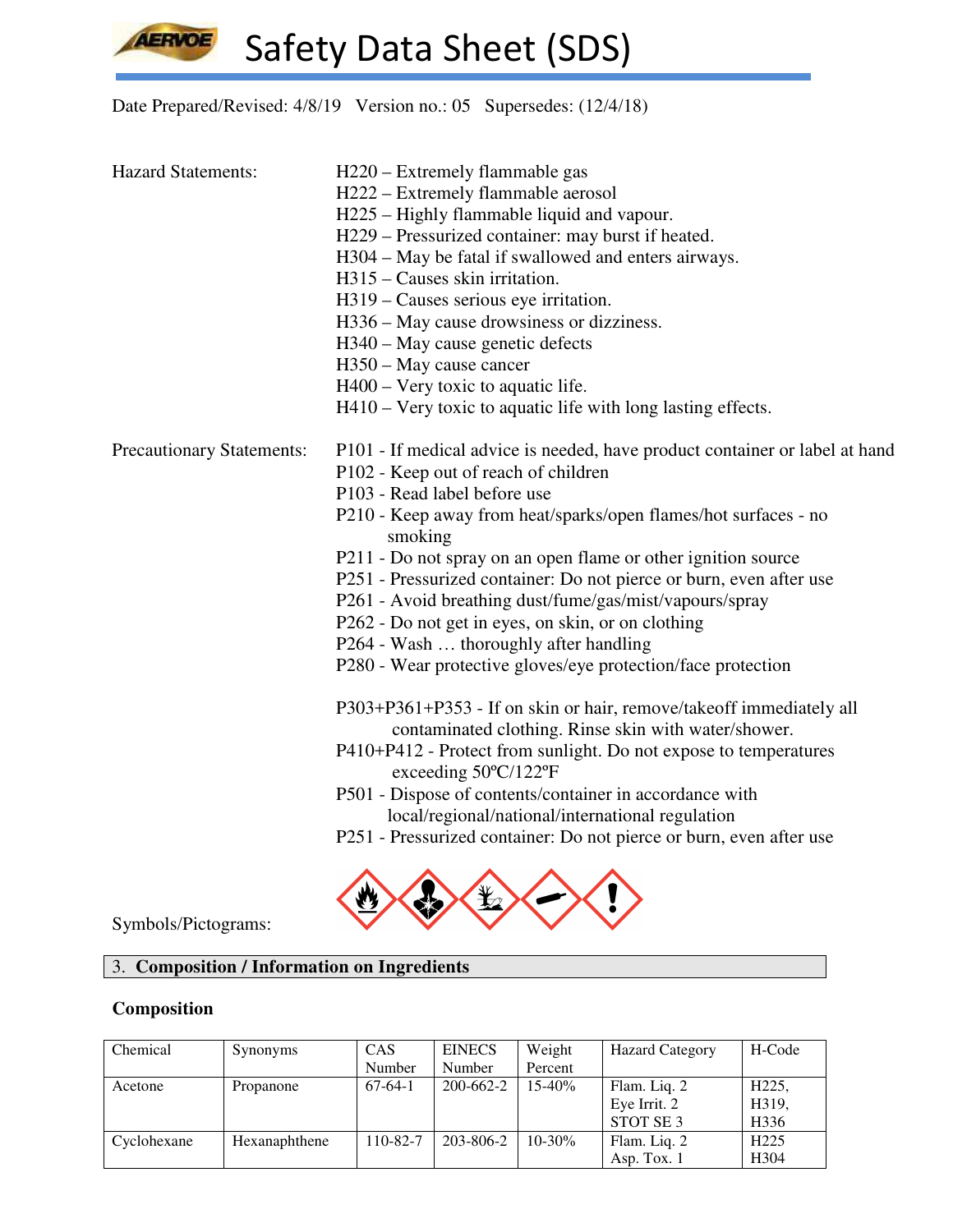

Date Prepared/Revised: 4/8/19 Version no.: 05 Supersedes: (12/4/18)

|                    |                   |           |           |            | Skin Irrit. 2        | H315              |
|--------------------|-------------------|-----------|-----------|------------|----------------------|-------------------|
|                    |                   |           |           |            | STOT SE <sub>3</sub> | H <sub>336</sub>  |
|                    |                   |           |           |            | Aquatic Acute 1      | H400              |
|                    |                   |           |           |            | Aquatic Chronic 1    | H410              |
| Hydrocarbon        | <b>LPG</b>        | 68476-    | 270-705-8 | $15 - 40%$ | Press. Gas           | H <sub>220</sub>  |
| Propellant         |                   | 86-8      |           |            | Flam. Gas 1          | H <sub>229</sub>  |
| Aliphatic          | Solvent Naphtha   | 64742-    | 265-192-2 | $3 - 7\%$  | Flam Liq. 2          | H <sub>224</sub>  |
| Petroleum          |                   | 89-8      |           |            | Skin Irr. 2          | H <sub>304</sub>  |
| <b>Distillates</b> |                   |           |           |            | Asp. Tox. 1          | H <sub>3</sub> 15 |
|                    |                   |           |           |            | STOT SE <sub>3</sub> | H <sub>336</sub>  |
|                    |                   |           |           |            | Aquatic Tox. 2       | H411              |
| Isopropanol        | Isopropyl Alcohol | $67-63-0$ | 200-661-7 | $3 - 7\%$  | Flam. Liq. 2         | H <sub>225</sub>  |
|                    |                   |           |           |            | Eye Irrit. 2         | H319              |
|                    |                   |           |           |            | STOT SE3             | H <sub>336</sub>  |

#### **Other Product Information**

Chemical Identity: Mixture

#### **4.) First Aid Measures**

| <b>General Advice:</b><br><b>Inhalation First Aid:</b> | If symptoms persist, always call a doctor.<br>Remove victim to fresh air and provide oxygen if breathing is<br>difficult. If not breathing, give artificial respiration, preferably<br>mouth to mouth. Get medical attention immediately. |
|--------------------------------------------------------|-------------------------------------------------------------------------------------------------------------------------------------------------------------------------------------------------------------------------------------------|
| <b>Skin Contact First Aid:</b>                         | Wash with soap and water. Remove contaminated clothing and<br>shoes. Get medical attention immediately. Wash clothing before<br>reuse.                                                                                                    |
| <b>Eye Contact First Aid:</b>                          | If contact with eyes, immediately flush eyes with plenty of water<br>for at least 15 minutes, while holding eyelids open. Get medical<br>attention immediately.                                                                           |
| <b>Ingestion First Aid:</b>                            | If swallowed, wash out mouth with water provided the person is<br>conscious. Do not induce vomiting. Never give anything by mouth<br>to an unconscious person. Get medical attention immediately.                                         |
| <b>Most Important</b>                                  |                                                                                                                                                                                                                                           |
| <b>Symptoms/Effects:</b>                               | Exposure may cause slight irritation to the skin, eyes, and respiratory tract.<br>Excessive exposure may cause central nervous system effects.                                                                                            |

## **5. Fire Fighting Measures**

Flammable Properties: Aerosol Auto Ignition Temperature: Not Available<br>Suitable extinguishing media: Carbon dioxide Unsuitable extinguishing media: Special hazards arising from the substance or mixture: None known

Carbon dioxide, dry chemical, water spray.<br>None known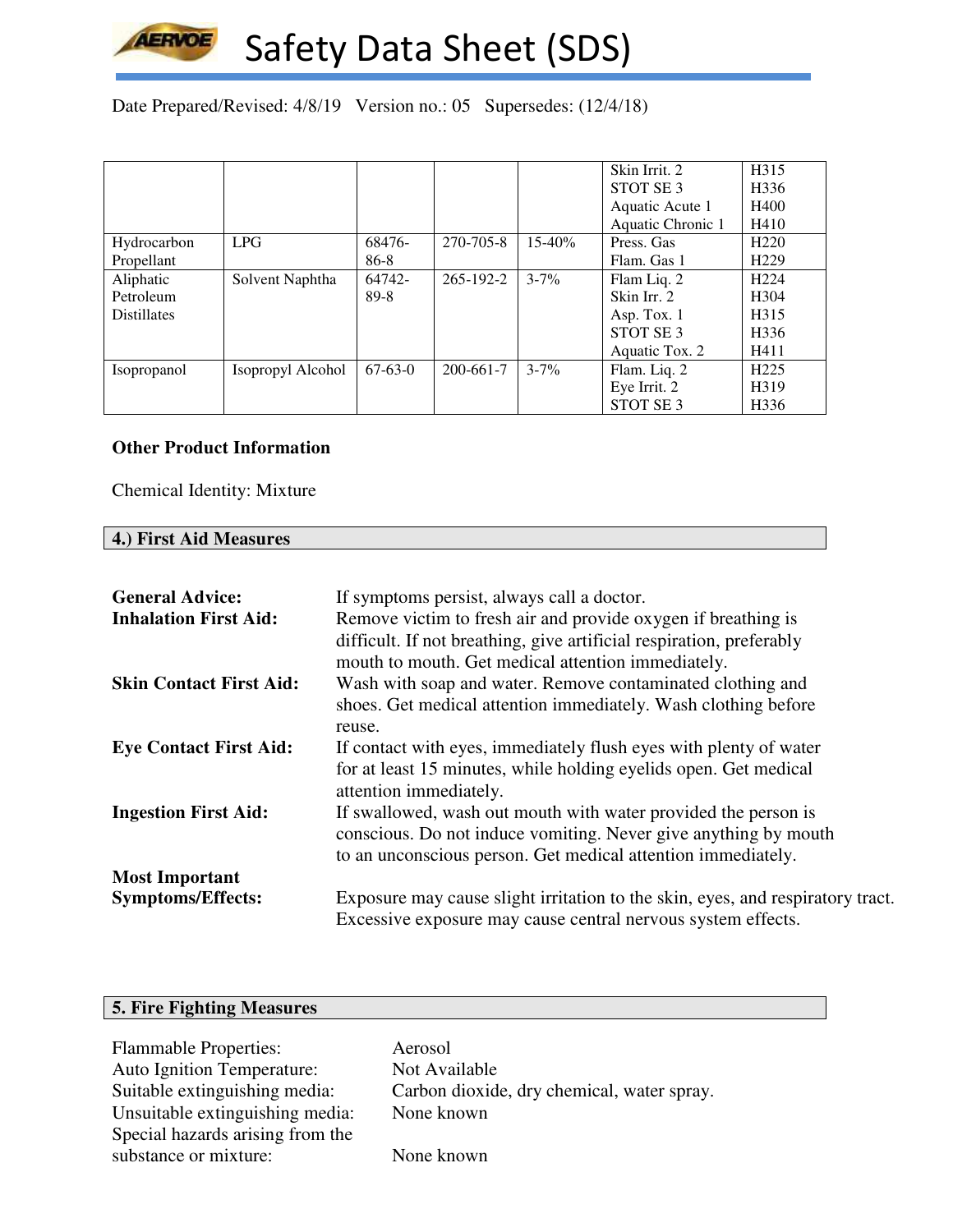

Date Prepared/Revised: 4/8/19 Version no.: 05 Supersedes: (12/4/18)

| Hazardous combustion products: | Carbon dioxide, Carbon monoxide                                                                                                                                                                                                                                                                                                     |
|--------------------------------|-------------------------------------------------------------------------------------------------------------------------------------------------------------------------------------------------------------------------------------------------------------------------------------------------------------------------------------|
| Fire & Explosion Hazards:      | Closed Containers may rupture due to the buildup of pressure                                                                                                                                                                                                                                                                        |
|                                | from extreme temperatures.                                                                                                                                                                                                                                                                                                          |
|                                | Precautions for fire-fighters: Use water spray to cool containers exposed to heat or fire to prevent<br>pressure build up. In the event of a fire, wear full protective clothing and<br>NIOSH- approved self-contained breathing apparatus with full face piece<br>operated in the pressure demand or other positive pressure mode. |

#### **6. Accidental Release Measures**

## **PERSONAL PRECAUTIONARY MEASURES:**

- 1) Follow personal protective equipment recommendations found in section 8.
- 2) Maintain adequate ventilation.

## **SPILL CLEAN-UP PROCEDURES:**

- 1.) Evacuate unprotected personnel from the area.
- 2.) Remove sources of ignition if safe to do so.
- 3.) Pickup spilled materials using non-sparking tools and place in an appropriate container for disposal.
- 4.) Contain spill to prevent material from entering sewage or ground water systems.
- 5.) Always dispose of waste materials in accordance with all EU, National and Local Regulations.

## **7. Handling and Storage**

#### **Handling**:

Flammable Aerosol, use in a well ventilated area.

Do not use near sources of ignition.

Do not to eat, drink and smoke while working with this material.

Wash hands after use.

## **Conditions for safe storage, including any incompatibilities:**

Store out of direct sunlight. Storage Temperature: 32° to 120°F (0° to 49°C). No known incompatibilities.

## **8. Exposure Controls / Personal Protection**

## **Appropriate engineering controls:**

Ensure adequate ventilation. A system of local and/or general exhaust is recommended to keep employee exposures below the Airborne Exposure Limits. Keep away from sources of ignition.

Take precautionary measures against static discharge.

## **Personal Protection:**

Eye & face protection devices such as safety glasses, safety goggles or face shield are recommended.

## **Skin protection**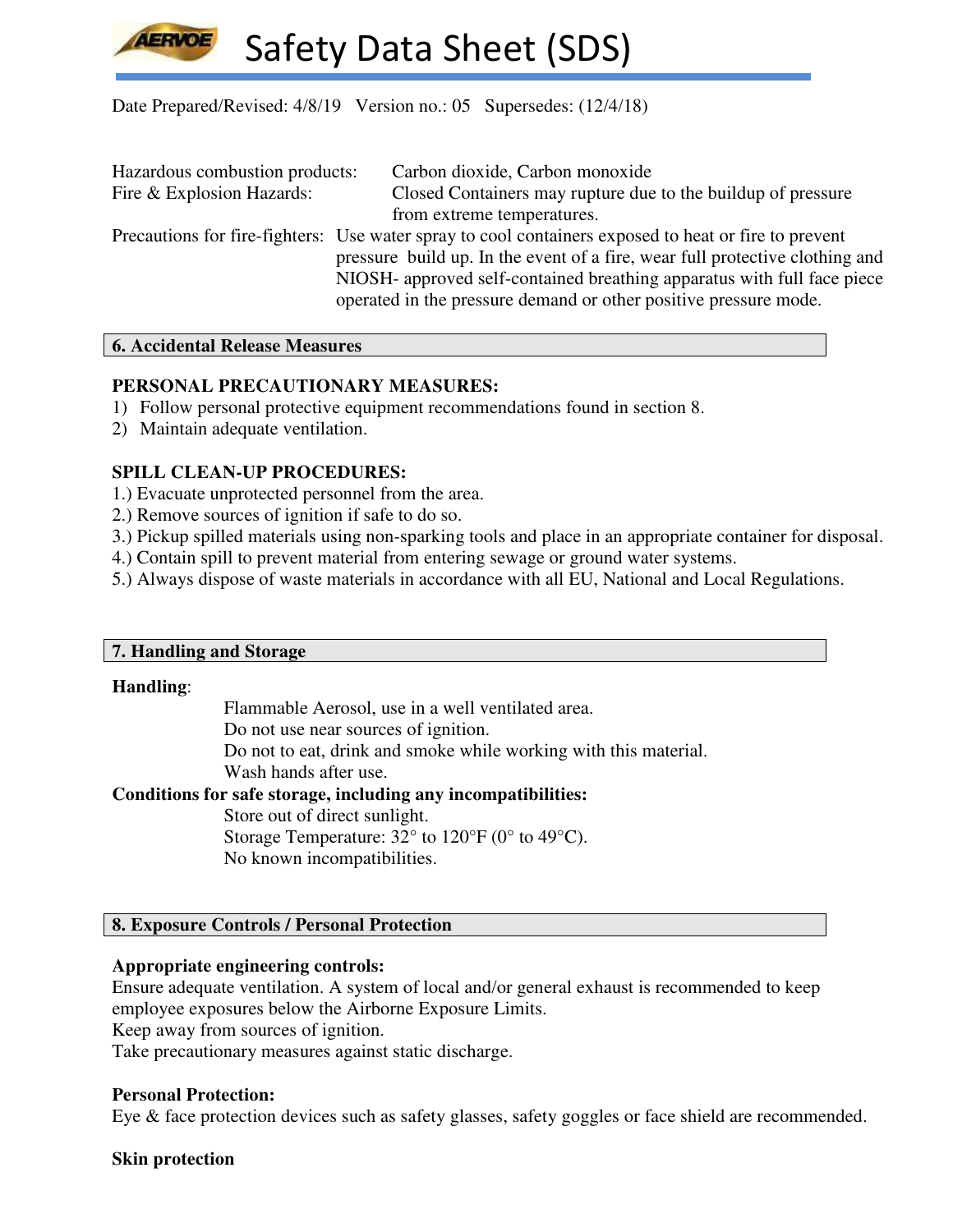

Date Prepared/Revised: 4/8/19 Version no.: 05 Supersedes: (12/4/18)

Wear the appropriate protective clothing, including boots, gloves, lab coat, apron or coveralls, as appropriate, to prevent skin contact.

#### **Respiratory protection:**

Use only in an adequately ventilated area. For unknown vapor concentrations use a positive-pressure, pressure-demand, self-contained breathing apparatus (SCBA).

| <b>Hazardous Ingredient</b>   | <b>CAS</b>    | <b>ACGIH TLV</b> | <b>ACGIH TLV</b> | <b>OSHA</b> | <b>OSHA PEL</b> |
|-------------------------------|---------------|------------------|------------------|-------------|-----------------|
|                               | <b>Number</b> | (TWA)            | (STEL)           | <b>PEL</b>  | (STEL)          |
|                               |               |                  |                  | (TWA)       |                 |
| Acetone                       | $67-64-1$     | $500$ ppm        | $750$ ppm        | $1000$ ppm  | N/AV            |
| Cyclohexane                   | 110-82-7      | $100$ ppm        | N/AV             | $300$ ppm   | N/AV            |
| <b>Hydrocarbon Propellant</b> | 68476-86-     | N/AV             | N/AV             | N/AV        | N/AV            |
|                               | 8             |                  |                  |             |                 |
| Aliphatic Petroleum           | 64742-89-     | N/AV             | N/AV             | N/AV        | N/AV            |
| <b>Distillates</b>            | 8             |                  |                  |             |                 |
| <i>Isopropanol</i>            | $67-63-0$     | $200$ ppm        | $400$ ppm        | $400$ ppm   | N/AV            |

#### **\*Values are based on the 2014 Guide to Occupational Exposure Values by ACGIH**

| 9. Information on Basic Physical and Chemical Properties |  |  |
|----------------------------------------------------------|--|--|
|                                                          |  |  |

| Appearance: Milky color                     | Odor: Ketone Odor                          |
|---------------------------------------------|--------------------------------------------|
| Odor Threshold: N/AV                        | pH: Not Applicable (solvent Base)          |
| Melting Point: N/AV                         | Freezing Point: N/AV                       |
| Initial Boiling Point: N/AV                 | Boiling Point Range: N/AV                  |
| Flash Point: $\langle 0^{\circ}$ F (-18° C) | <b>Evaporation Rate: Slower than Ether</b> |
| Flammability Solid/Gas: Flammable gas       | LEL: 1% UEL: 12.8%                         |
| Vapor Pressure: N/AV                        | Vapor Density: Heavier Than Air            |
| <b>Relative Density: N/AV</b>               | Solubility: Negligible                     |
| <b>Partition Coefficient:</b>               | Auto-ignition Temperature: N/AV            |
| n-octanol/ water: N/AV                      |                                            |
| Decomposition Temperature: N/AV             | Viscosity: N/AV                            |
| <b>Explosive Properties: N/AV</b>           | <b>Oxidizing Properties: N/AV</b>          |

#### **10. Stability & Reactivity**

Possibility of hazardous reactions: Hazardous polymerization will not occur under normal conditions Chemical stability: Stable under normal conditions Conditions to avoid: Heat and ignition sources Incompatible materials: Strong Oxidizing Agents Hazardous decomposition products: Will not occur

#### **11. Toxicological Information**

Reports have associated repeated and prolonged overexposure to solvents with permanent brain and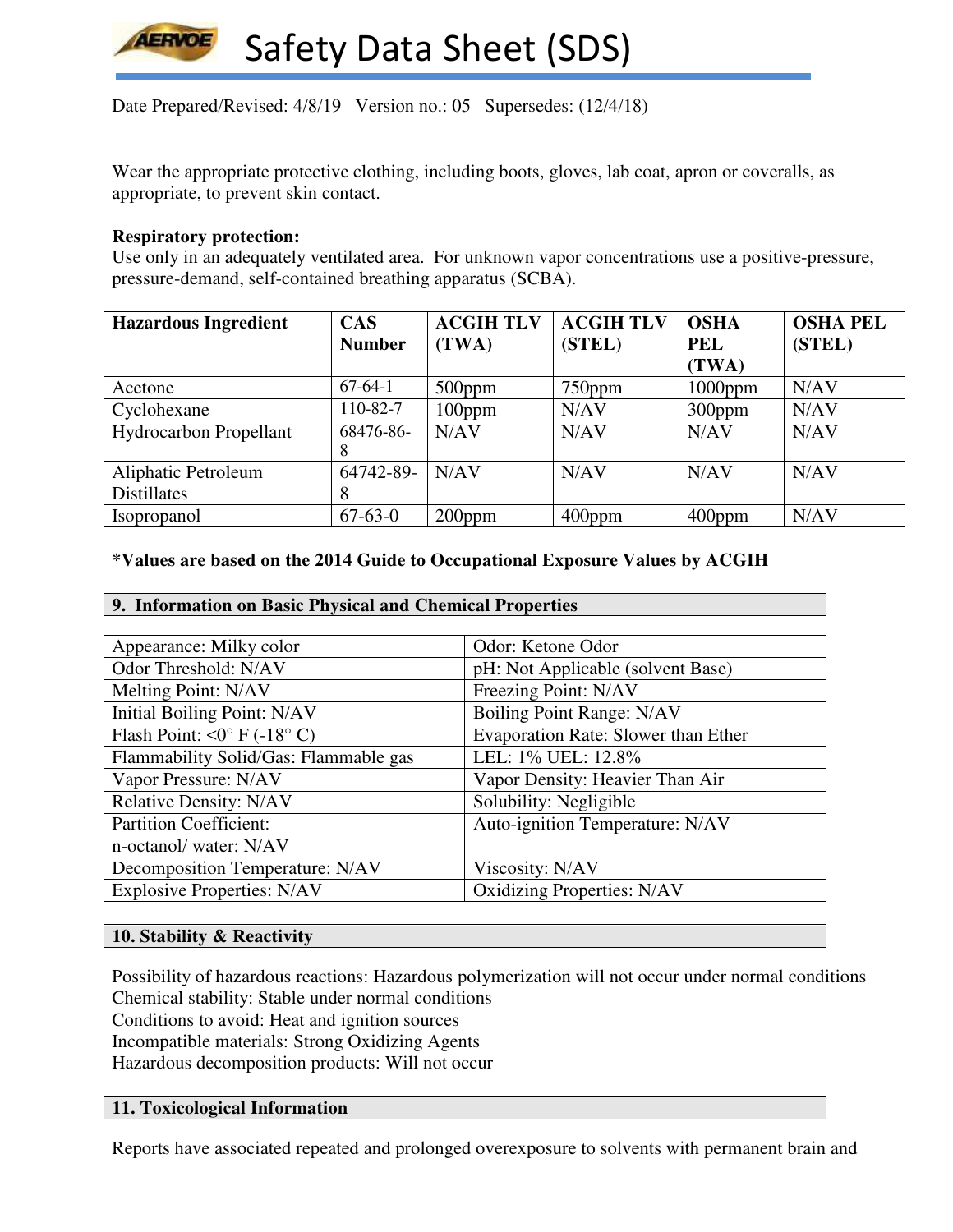

Date Prepared/Revised: 4/8/19 Version no.: 05 Supersedes: (12/4/18)

nervous system damage. Repeated overexposure can also damage kidneys, lungs, liver, heart and blood

Routes of exposure: Eyes, skin, ingestion, and/or inhalation

| Acute toxicological data:                                                     | (Acetone) LD50: 5800 mg/kg (Rat-Oral)<br>(Acetone) LC50: 21000 ppm/8 hr (Rat-Inha)<br>(Cyclohexane) LD50: >5g/kg (Rat-Oral)                              |
|-------------------------------------------------------------------------------|----------------------------------------------------------------------------------------------------------------------------------------------------------|
| Eye irritation data:                                                          | Eye Irrit. 2                                                                                                                                             |
| Skin irritation/sensitization/absorption data:<br>Reproductive toxicity data: | Skin Irrit. 2<br>N/AV                                                                                                                                    |
| Mutagenicity data:                                                            | Muta 1B                                                                                                                                                  |
| Symptoms associated with physical contact:                                    | N/AV                                                                                                                                                     |
| Acute/chronic effects from short/long<br>term exposure:                       | Irritating to skin. Prolonged/repeated contact may<br>cause defatting of the skin which can lead to<br>dermatitis. Not expected to be a skin sensitizer. |
|                                                                               | STOT SE <sub>3</sub>                                                                                                                                     |
| Known reportable carcinogens via the<br>following agencies:                   |                                                                                                                                                          |
| NTP:<br>IARC:<br>OSHA:                                                        | N/AV<br>N/AV<br>TLV-A4                                                                                                                                   |
|                                                                               |                                                                                                                                                          |

\* Petroleum distillates may contain chemical carcinogens in limited quantities (< 0.01%). These quantities are determined by the supplier/fraction/purity of the distillate during the manufacturing process. Chemicals that may be present within distillates are listed on California's prop 65 list such as ETHYLBENZENE, BENZENE, and TOLUENE.

#### **12. Ecological Information**

Ecotoxicity: **No Data Available** Persistence and degradability: **No Data Available** Bioaccumulative potential: **No Data Available** Mobility in soil: **No Data Available** Results of PBT and vPvB assessment: **No Data Available** Other adverse effects: **No Data Available**

### **13. Disposal Considerations**

**Waste Disposal:** Dispose of material in accordance with EU, national and local requirements.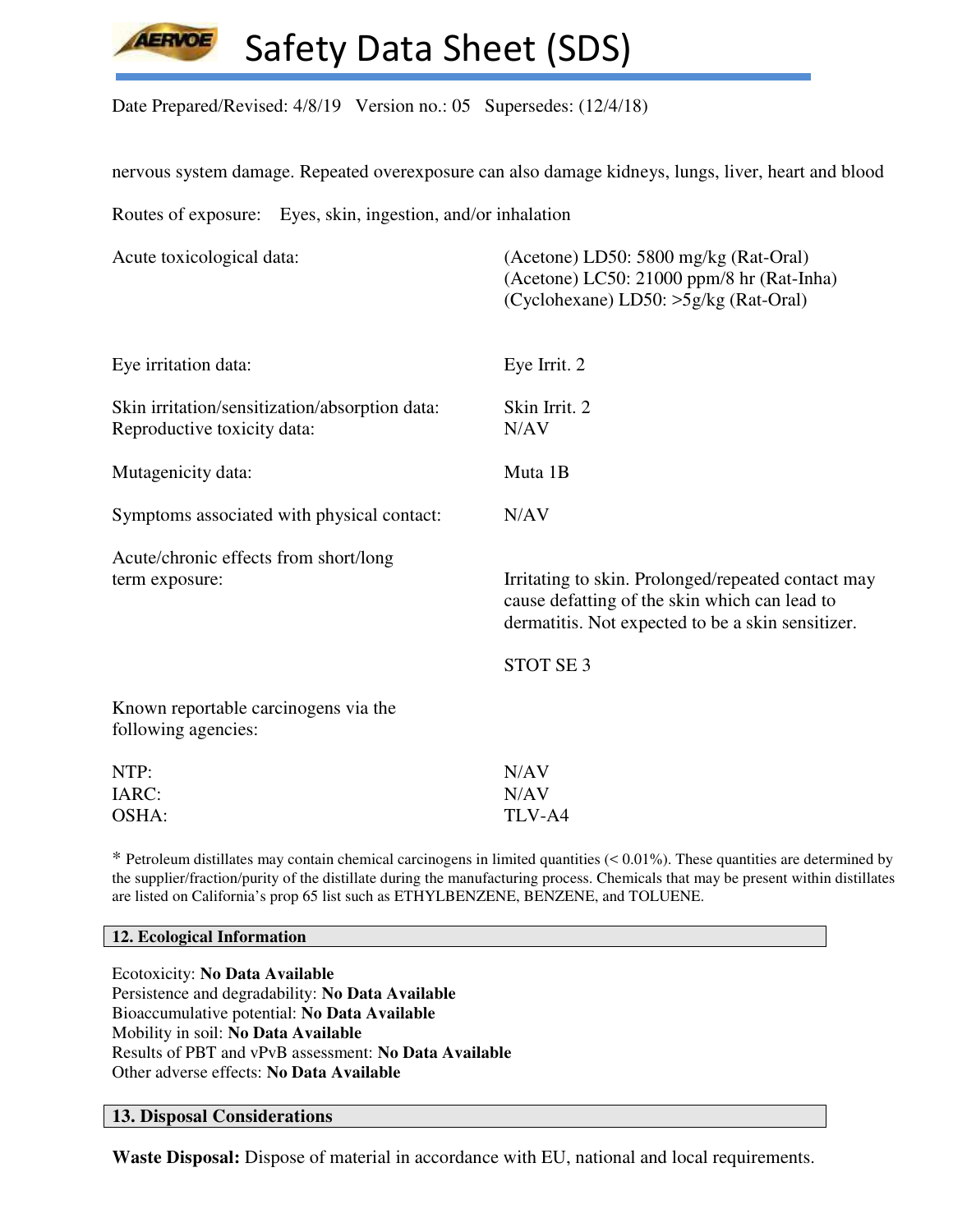

Date Prepared/Revised:  $4/8/19$  Version no.: 05 Supersedes: (12/4/18)

For proper disposal of used material, an assessment must be completed to determine the proper and permissible waste management options permitted under applicable rules, regulations and/or laws governing your location.

**Product / Packaging disposal:** Dispose of packaging in accordance with federal, state and local requirements, regulations and/or laws governing your location.

#### **14. Transportation Information**

#### **US DOT**

| <b>UN</b> | <b>Proper Shipping Name</b> | Hazard             | Packing    | Marine     | Special      |
|-----------|-----------------------------|--------------------|------------|------------|--------------|
| Number    |                             | Class              | Group      | Pollutant  | Provisions   |
| UN1950    | Aerosols                    | $\overline{2}$ . 1 | Not        | <b>Not</b> | Reference 49 |
|           |                             |                    | Applicable | Applicable | CFR 172.101  |

#### **IMDG**

| UN     | <b>Proper Shipping Name</b> | Hazard | Packing                  | Marine                   | Special                                 |
|--------|-----------------------------|--------|--------------------------|--------------------------|-----------------------------------------|
| Number |                             | Class  | Group                    | Pollutant                | Provisions                              |
| UN1950 | Aerosols                    | 2.1    | <b>Not</b><br>Applicable | <b>Not</b><br>Applicable | Reference<br><b>IMDG</b> code<br>part 3 |

## **IATA:**

| <b>UN</b> | Proper Shipping Name | Hazard | Packing                  | Marine                   | Special                                                      |
|-----------|----------------------|--------|--------------------------|--------------------------|--------------------------------------------------------------|
| Number    |                      | Class  | Group                    | Pollutant                | Provisions                                                   |
| UN1950    | Aerosols, Flammable  | 2.1    | <b>Not</b><br>Applicable | <b>Not</b><br>Applicable | Reference<br><b>IATA</b><br>Dangerous<br>Goods<br>Regulation |

#### **15. Regulatory Information**

## **Workplace classification:**

This product is considered hazardous under the OSHA Hazard Communication Standard (29 CFR 1910.1200). The Occupational Safety and Health Administration's interpretation of the product's hazard to workers.

## **SARA Title 3:**

Section 311/312 Categorizations (40 CFR 372): This product is a hazardous chemical under 29 CFR 1910.1200, and is categorized as an immediate and delayed health, and flammability physical hazard. Superfund Amendment and Reauthorization Act (SARA) category. SARA requires reporting any spill of any hazardous substance.

**TSCA status:** All chemicals in this product are listed, or are exempt from listing, on the TSCA Inventory.

**WHMIS:** This product has been classified in accordance with the hazard criteria of the Controlled Products Regulations (CPR) and the (M)SDS contains all of the information required by the CPR. **PROP 65 (CA):** WARNING: Cancer and Reproductive Harm – www.P65Warnings.ca.gov